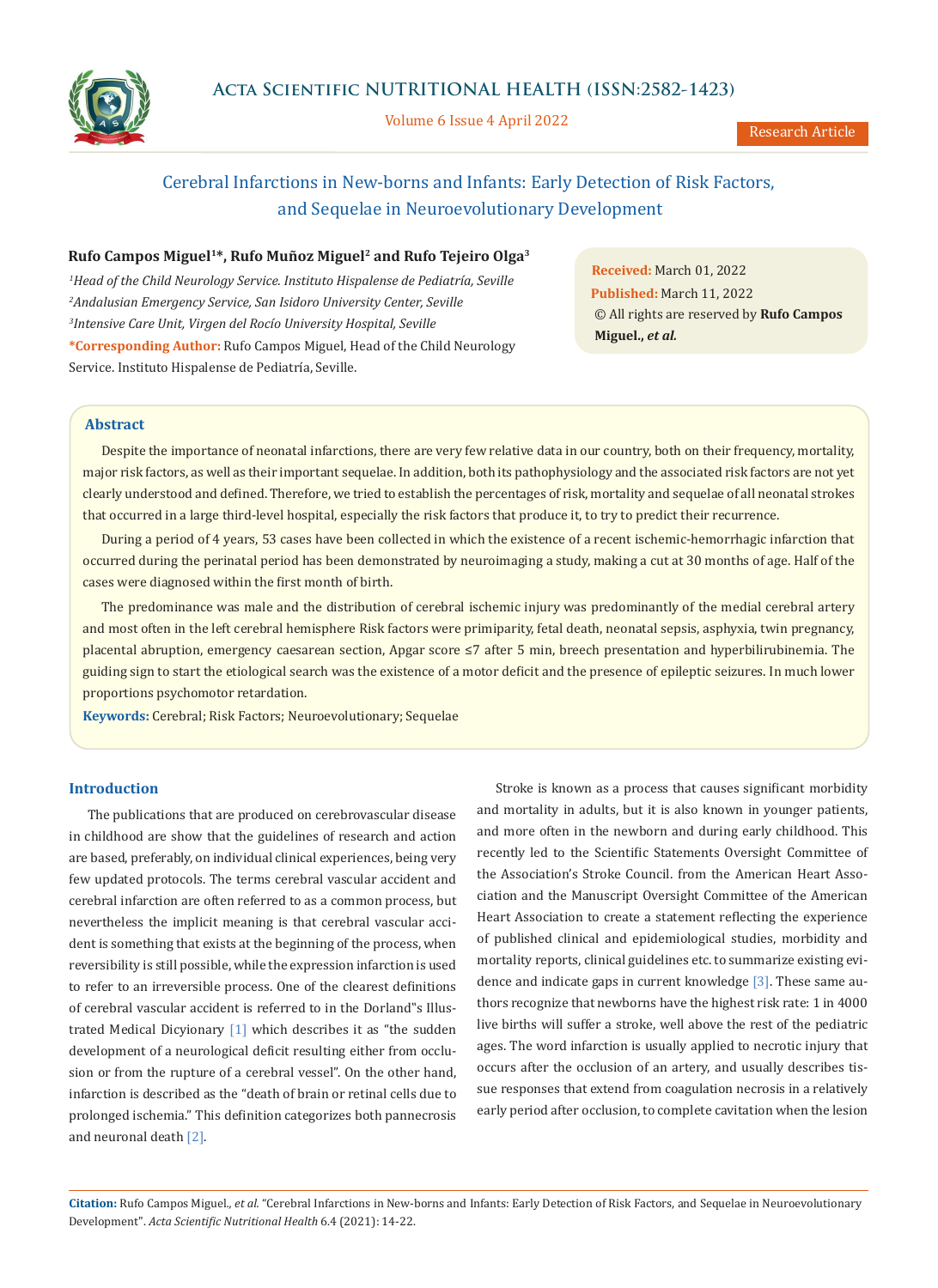has become chronic. For this reason, when the brain has cavitated, and although it is automatically assumed that the injury has been caused by an arterial occlusion, the truth is that the cause of this is practically impossible to establish  $[4]$ . It is necessary to know that, in childhood, cases of infarctions recurrent in almost 20%, but recurrence after a perinatal infarction is exceptional [5].

There are very few data on neonatal infarctions in our country, both on the frequency in large hospitals, and on the percentage of risk factors after the existence of arterial ischemic strokes in the neonatal period. All this moved us to try to establish those percentages within a large population in a third-level hospital, especially those risk factors that also produce it, could predict recurrence.

## **Paediatric population studied**

The children studied come from the External Consultations of Child Neurology of the Virgen del Rocío University Hospitals in Seville, obtained from the follow-up reviews of all children at neurological risk admitted to the Neonatology Service of the Hospital. During a period of 4 years, all cases of patients have been collected in which, due to various circumstances, a lesion compatible with a recent ischemic-hemorrhagic infarction has been detected on a skull MRI, which has usually produced a neurological disability. As inclusion criteria, it has been necessary to collect in all patients, the existence of an ischemic infarction (including arterial ischemic stroke and thrombosis of the dural sinuses) or hemorrhagic, occurred during the perinatal period, understood this from 20 weeks of gestation to 28 days of life. A cut of 30 months of life has been made as a limit to make its inclusion in the study, and the diagnosis of infarction has necessarily had to be verified by means of an MRI performed during the first 30 months, and reported as positive by a child neuroradiologist of the hospital.

A total of 57 cases have been collected, of which 4 of them have been discarded for not complying with the inclusion criteria described above. One of them for having made the diagnosis outside the hospital and not having the neuroradiological verification, two for having made the diagnosis by MRI later than 30 months of life, and a last case for not having clearly defined the existence of a heart attack that occurred in the neonatal period. To proceed with the statistical study, a total of 35 variables were collected, and for the analysis of the results the SPSS-Version 17 was used, using for the analysis of the data the Chi square the qualitative variables, sometimes performing the correction of Yates. In the event that the qualitative variable had more than two categories, an analysis of variance would be used. The Student-Fisher Test for quantitative

variables. Line or regression equation, to check the degree of participation they have in the variable that we want to predict other variables. And the Pearson Correlation that is applied to check how two quantitative variables co-vary.

#### **Results**

Of the total of 53 cases, 36 of them correspond to men, and 17 cases to women. The age of the entire casuistry at the time of diagnosis was in a range ranging from 0 (newborn) to 29 months of extrauterine life. Weeks of gestation ranged from 26 to 42 weeks. Most of the children were born at term, with an average of 3,046.47 gr., with a minimum of 750 grams and a maximum of 4,180.00 gr, although with a standard deviation of 726.811. In the Apgar tests obtained at 1-5-10 minutes, there was no significant deviation in relation to low Apgar scores.

In 28 cases, no gestational history was collected, and in 5 cases more than one was collected. The most important cause of gestational history was maternal bleeding, 11 cases, followed by 4 cases of infections. Other less frequent causes were drug addiction, (2 cases), the presence of thalassemia in several members of the family, a pregnant woman affected by mitral valve disease, the presence of a possible maternal toxoplasmosis that could not be corroborated, a megakaryocytic thrombopenia in two aunts of the mother and in a maternal first cousin in an RN affected by a megakaryocytic thrombopenic purpura by a passive transfer of maternal antigens, an unspecified polyglobulia in the entire paternal family, the ecextus of a maternal aunt at 40 days of life by a cerebral embolism and mother with a mutation of the gene of prothrombin with a deficit of free protein S and TA III, a mother diagnosed and treated with gestational lues, another of hypertension, and another of absence crisis treated with valproic acid.

Among the family history, the most frequent cause was epileptic seizures and hematological history, followed by vascular malformations, and other types of causes on four occasions.

As for the type of delivery, it was eutocic on 28 occasions, dystocic on six, and a cesarean section was necessary in 19 patients, which represents 35.44% of the casuistry, an abnormally high figure, and that in most cases was related to the presence of meconium (10 cases) or loss of fetal well-being, something that occurred in 7 patients. In one case, the mother suffered a cardiorespiratory arrest during the expulsive period, which forced an urgent cesarean section.

**Citation:** Rufo Campos Miguel*., et al.* "Cerebral Infarctions in New-borns and Infants: Early Detection of Risk Factors, and Sequelae in Neuroevolutionary Development". *Acta Scientific Nutritional Health* 6.4 (2021): 14-22.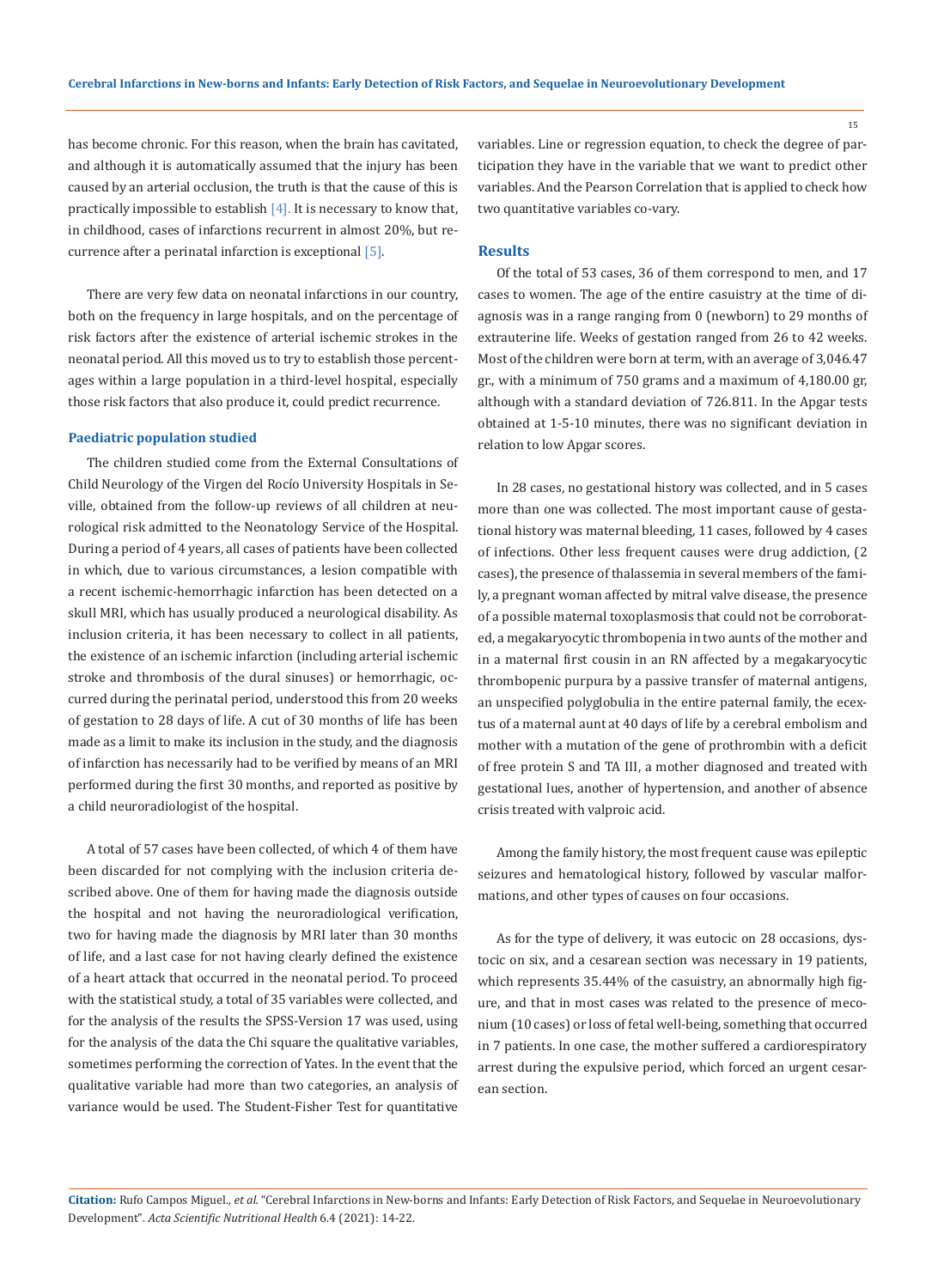During the newborn period, in 18 cases, no type of pathology was observed. In 25 the patient's poor general condition was observed, which required his immediate admission, In 8 cases a cyanosis appeared, and in one case the presence of hypoxia and an undetermined pathology. In 19 cases, some other type of pathology associated with the one existing in the previous section was presented, and two patients suffered a third associated pathology.

In 33 cases, no personal history appeared that could be of interest, and even less that was related to the possibility of developing a cerebral infarction. Of the rest of the sample, 7 cases had presented critical epileptic manifestations, in 4 cases infections had been detected and in 3, a psychomotor delay. In only two cases, the children were diagnosed with motor deficits, and only one case had the child suffered from dehydration. Finally, another 3 patients would have suffered several processes, such as neonatal meningitis due to intrauterine sepsis due to beta agalactie streptococcus, another with severe post-infectious anemia after another streptococcal meningitis, and another patient who after a cerebral hemorrhage made a hydrocephalus, with a ventricular infection, need for a bypass valve, a retinopathy of prematurity, and finally the emergence of complex partial seizures. One patient was Down syndrome.

Up to 11 patients discovered heart disease during the neonatal period, although some of them were limited to the presence of permeable ductus. Only 5 patients had suffered from serious cardiac pathology: a valvular aortic stenosis that had to be operated on by implanting a balloon 1 mitral insufficiency with dilation of the left cavities that produced a pericardial effusion, and a dilated cardiomyopathy; Another patient diagnosed with Down syndrome, suffered from a complete form of atrioventricular canal, accompanied by a ventricular septal defect and mitral regurgitation; another child was diagnosed with transposition of the large vessels, with a moderate suprapulmonary stenosis, being operated, although he had suffered the infarction prior to the intervention. The last patient was diagnosed with hypoplastic left heart, mitral atresia with permeable aorta, ventricular septal defect, hypoplasia of the aortic arch, and critical coarctation. The rest of the 11 patients with cardiac anomaly were diagnosed with permeable ductus, foramen ovale, and ductus arteriosus. A catheterization was performed on 3 occasions, and there was a need for extracorporeal circulation in one case, having to perform cardiac surgery in four cases.

In the assessment of psychomotor development at the time of revision to the Child Neurology consultations, 28 patients did not show any developmental alteration, although a medium delay was already observed in 15 patients, and a slight psychomotor delay in 9 cases. A single case showed profound psychomotor retardation. In the evolutionary controls of psychomotor development, in 28 cases they were normal and only 12 cases were altered.

The area of development that most affected was the motor area with 34 cases, followed by the cognitive area with 14 cases. On only one occasion was the language altered. Two predominant guide signs were observed: motor deficits (monoparesis, hemiparesis and tetraparesis), with 21 cases followed by epileptic seizures (focal, secondarily generalized and epileptic syndromes) with 20 cases. Psychomotor delay has already remained in eight cases. As guiding signs, hemiparesis among motor deficits (19 cases) and focal seizures among epilepsies (16 cases) were predominant.

In all cases, a conventional biochemistry and an antiphospholipid antibody study were performed. In addition, various factors considered hereditary were investigated and certain genetic studies, such as fetal hemoglobin, or high hematocrit levels or an increase in viscosity, were looked at specifically. Alterations were found in 14 patients, being significant in two of them: one with a deficit of proteins C and S, whose factor V of Leiden did not mutate, detecting a heterozygous mutation of the gene that encodes homocysteine (he was diagnosed with a congenital megakaryocytic thrombopenia and a hypercoagulability syndrome). And another patient with a slight deficit of AT-III and protein S, being diagnosed with congenital thrombophilia by heterozygous mutation G20210A of the prothrombin gene. The other alterations were an alteration of the RPCa with a long TTPA, a transient thrombopenia, a slight increase in fibrinogen, a discrete increase in lupus anticoagulant, alterations of the QUICK and the TPTA with an overall decrease in coagulation except factor VIII, a hemorrhagic disease of the RN, several selective increases in C-reactive proteins and S protein, isolated platelets, positivity of anticardiolipin Ig antibodies that needed to be treated with acenocoumarol, and a selective disorder of iron metabolism.

Neuroimaging studies (Figures 1 and 2) have been the pillar on which all the work has been based. When the frequency tables of the results of the transfontanelar brain ultrasound were analyzed in 26 cases, it was not considered as a necessary element for the etiological investigation of the child and did not provide any data of interest in 12 cases of the 27 in which it was carried out. In the rest, if anomalies were found that justified its realization.

**Citation:** Rufo Campos Miguel*., et al.* "Cerebral Infarctions in New-borns and Infants: Early Detection of Risk Factors, and Sequelae in Neuroevolutionary Development". *Acta Scientific Nutritional Health* 6.4 (2021): 14-22.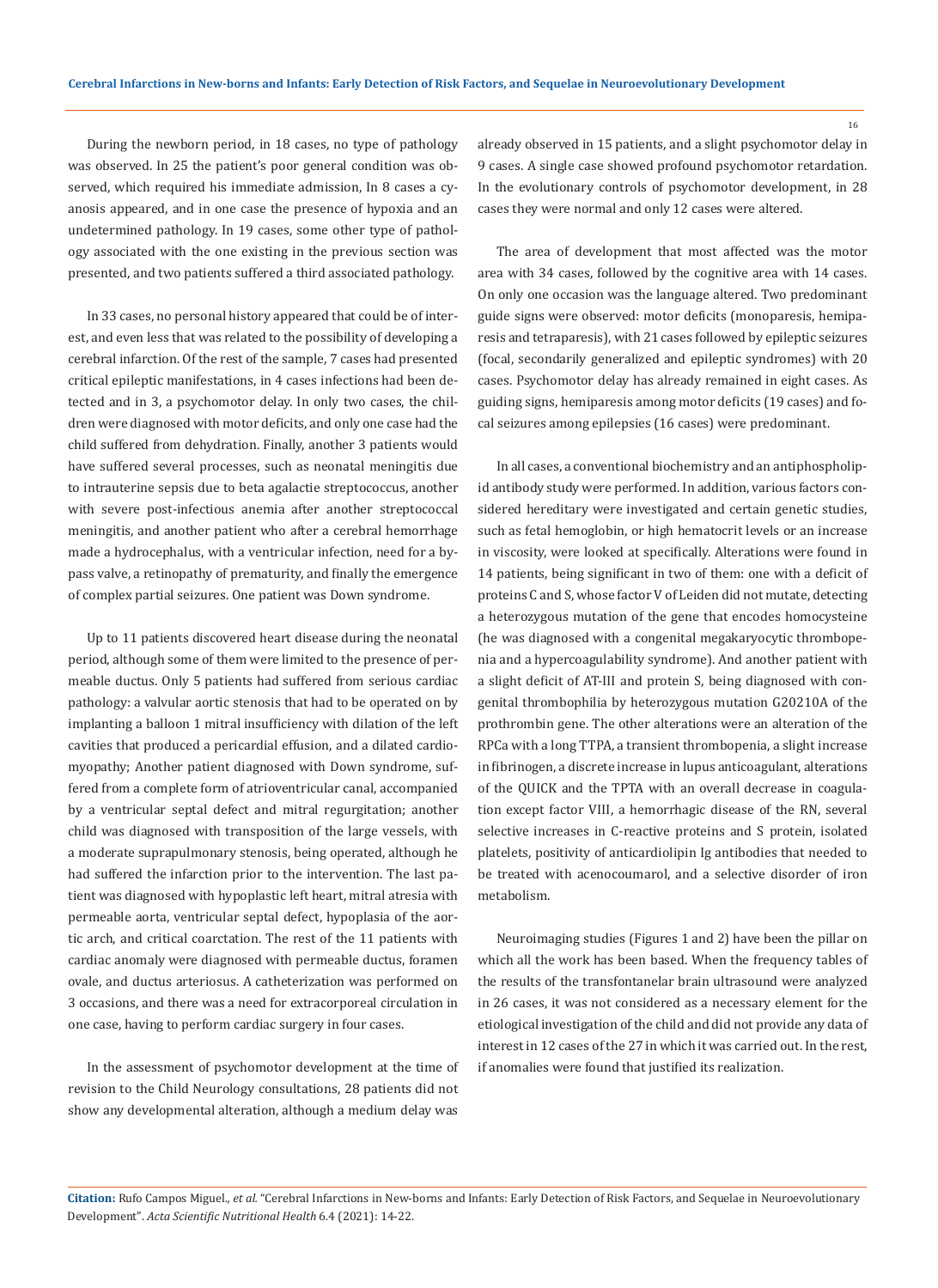

## **Figure 1:** Clinical case G.P.L.

A male of 2 years and 1 month of age, with no history of interest, who in a prenatal ultrasound detects a dilation of the VLD. A few days after birth, episodes of partial seizures begin. The biochemistry and the rest of the study show no abnormalities, and in the neuroimaging a right prenatal hemorrhagic infarction is observed.

Confirmive ultrasound, EEG, CT and MRI of the case.



#### **Figure 2:** Clinical case J.Z.M.

A 4-year-old male, diagnosed with RN of complex heart disease, in which a stroke is detected prior to the intervention of his heart disease.

Cranial CT: A) Ischemic infarction in acute phase, left silvian, diverting midline structures, in the distribution territory of the middle cerebral artery. B) Same patient at 7 days. In coronal cuts, hyperdense images appear on the lesion that lead to thinking of bleeding.

The cranial CT scan was performed in 41 cases, not having been considered necessary in 12 of them. In 37 cases they were considered positive when images compatible with ischemic or hemorrhagic infarctions were detected; in 4 children it was considered normal, but the infarction was later appreciated in the resonance images. In 40 cases, an MRI of the skull was performed for diagnostic confirmation as the general condition of the patient allowed, after the performance of other neuroimaging studies. Cerebral angiographic studies have been performed only in 5 patients, having performed 3 angio-MRI and only 2 conventional angiographies. Regarding the characteristics of the brain injury caused by the infarction, in 33 cases they were classified as medium; small-sized lesions with 13 cases and large-sized ones, 7 cases. The type of lesion was considered ischemic in 46 cases, and in 7 cases hemorrhagic. In most cases, several lesions had occurred, so the location was multiple in 18 patients, followed by a location in the parietal lobe in 16 cases. In the temporal and frontal regions the lesions settled in two cases each, and in a single case the lesion was located in the occipital region. Lateralization of the lesion occurred in the left hemisphere on 24 occasions and in 20 cases in the right hemisphere. In 7 patients, the location was clearly bilateral.

Two patients resorted to the production of the infarction. One of them, diagnosed at 5 months of age, without a family or gestational history of interest, had to be readmitted for intense cyanosis, and in the cardiological study, a complex heart disease was detected, with a hypoplastic left heart, with atresia of the mitral valve and permeable aortic valve, C.I.V., hypoplasia of the aortic arch and critical coarctation. In successive controls, two new areas of infarction are detected, which cast a shadow over the prognosis. A second infant, with no family or gestational history of interest, was first diagnosed at 11 months of age, when hemiparesis was detected in a routine well-child check-up. In the neuroimaging tests, several small infarctions could be visualized, located in the thalamus, temporal lobe, cerebellum and corpus callosum. A significant elevation of lupus anticoagulant was detected, and he suffered new ischemic infarctions. The neurological examination was altered in 39 cases and almost all corresponded to motor deficits. On one occasion, a sensory deficit was detected that later developed into West syndrome, profound psychomotor retardation, and spastic tetraparesis; Neuroimaging studies revealed a bilateral ischemic lesion located in the thalamus and basal ganglia, and agenesis of the corpus callosum.

**Citation:** Rufo Campos Miguel*., et al.* "Cerebral Infarctions in New-borns and Infants: Early Detection of Risk Factors, and Sequelae in Neuroevolutionary Development". *Acta Scientific Nutritional Health* 6.4 (2021): 14-22.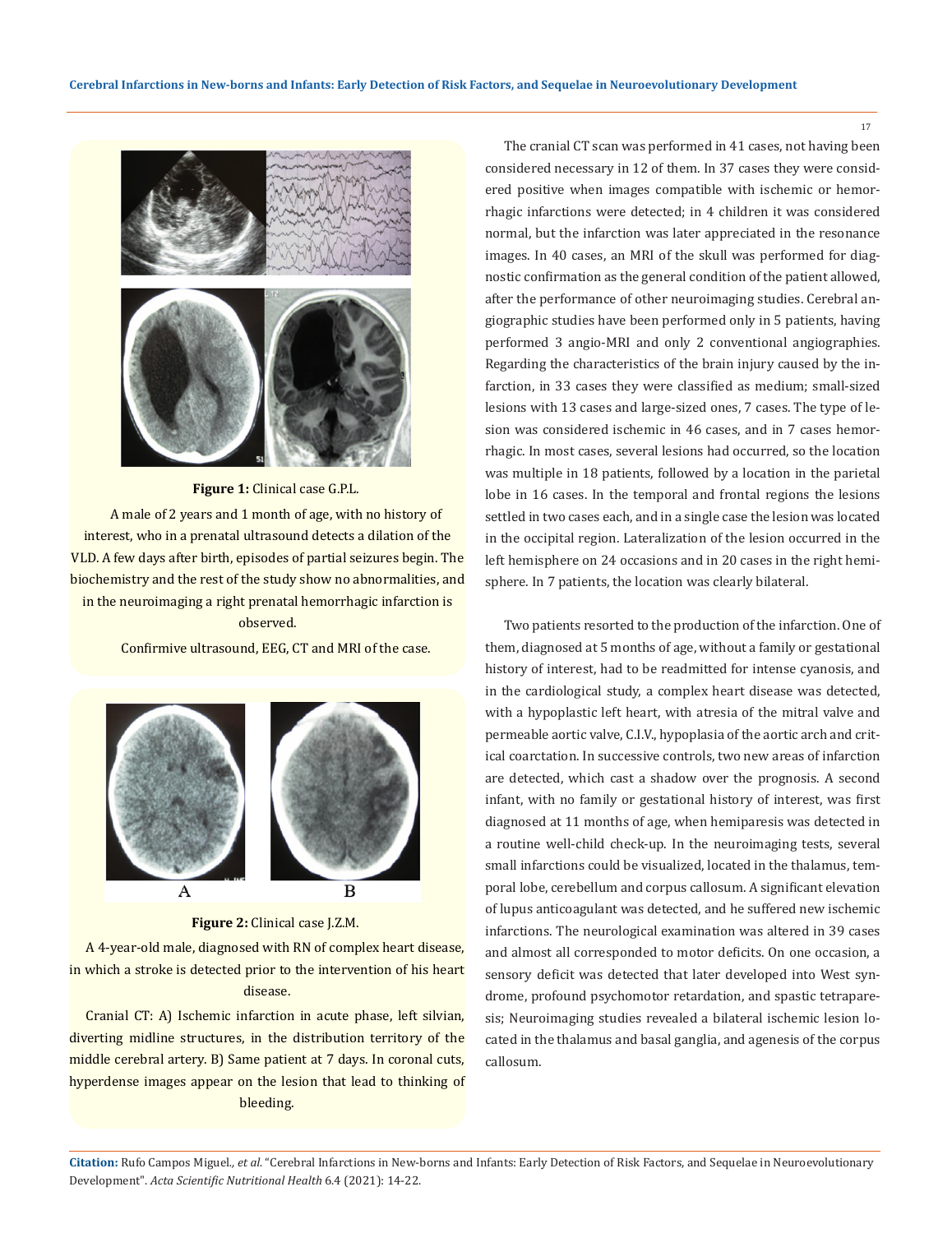#### **Discussion**

With a prevalence of one per-2,300-5,000 births, [6] perinatal cerebral infarction is the most frequent form of stroke (CVA) in childhood, despite the fact that half of the cases go unnoticed during the perinatal period, and are usually diagnosed months or even years later, with the presence of a motor brain disease, an epileptic seizure, a cognitive deficit or fortuitously in a radiological examination. In the rest, the clinical presentation is early, usually with repeated and isolated partial seizures in the first three days of life. And it is by performing a neuroimaging study when the diagnosis is confirmed, by discovering ischemic lesions limited to an arterial territory. It is estimated that they currently affect about 5 million people worldwide. [7] Their importance lies in the fact that they constitute one of the 10 most frequent causes of mortality in childhood [8]. In our hospital, out of a total of 8,042 admissions over a period of four years, we collected 53 cases, representing an incidence of 0.65% of the total number of patients admitted during that period in the Neonatology Service. Strokes occur throughout life, but the age distribution shows two large peaks of incidence: the fetal-neonatal period and those over 45 years, in both cases, these are infarctions, hemorrhages, and venous thrombosis with or without associated infarction. The high incidence in the male sex in our series is striking, but this is common when consulting other studies with a high number of cases  $[9]$ . The greatest diagnostic difficulty occurs in those patients with epileptic seizures who have suffered a hypoxo-ischemic encephalopathy.

Outside the context of acute neonatal encephalopathy due to asphyxiation, this type of infarction takes place mainly in full-term newborns, mostly children of primiparous mothers, product of a birth usually anodyne, but who debut with seizures and involvement of the general state within a few hours or days of extrauterine life. The affectation of a clear vascular territory predominates in them, unlike cases of asphyxia in which the diffuse disorder affects multiple territories in a heterogeneous way, and different also from cases with less severe asphyxia, in which parasagittal lesions are frequently associated.

The factors most involved in its pathogenesis are placental embolization due to degeneration of this or maternal autoimmune disease, obstetric trauma, maternal cocaine intake, intravascular catheterization and states of hypercoagulability. The healthy term newborn is characterized by a series of hematological factors that define it as hypercoagulable in comparison with older children and adults. Prothrombotic factors are most abundant (factors V and VIII, fibrinogen and platelets) during the neonatal period, while antiplatelet forces are depressed and show some maturation delay (antithrombin III and protein C). Situations such as labor stress, trauma, infections, and toxins can easily destabilize this precarious balance [10]. In addition, numerous studies on genetic factors for prothrombotic risk have appeared in recent years. Its prevalence in children of any age with cerebral infarction is much higher than that of the normal child population, whether here are associated structural factors potentially causing the injury. This occurs in a quarter of cardiopaths with cerebral ischemic infarction during childhood [11].

Since the last works of G. Kenet [10], the importance of thrombophilia as a risk factor in the production of infarctions in neonatal patients has been demonstrated. Other hematological alterations such as those found in this series are sufficiently verified [12-14] highlighting all these studies that the prothrombotic genetic risk factors, play a very important role in the triggering of symptomatic ischemic infarctions, being shown that a hematological factor of prothrombotic risk is present in more than 40% of patients, and up to 30% suffer more than one of these or another type of factors (stained fluid, heart disease, etc.), which would influence the final outcome of the process, and in some cases there may be a concurrence of conditions that are not entirely optimal at the time of delivery, all of them contributing to the final outcome [15].

When we tried to relate the different Apgar, tests obtained at the 1st, 5th, and 10th with the fact of suffering or not ischemic pathology, it could be objectified that there is no significant deviation in relation to low scores of the Apgar test, so it lacks a clear statistical significance. Among the studies in which family history has been considered, the importance of genetic factors as a risk of suffering a cerebral infarction is gaining strength [3]. While certain genes, such as those predisposing to cerebral ischemia, may increase the risk of ischemic stroke in all major subtypes, other genetic factors such as carotid atherosclerosis or microangiopathy may be relatively more important in certain etiological subtypes. An example of this is seen in the monogenic disorder of CADASIL disease in which the notch of mutation 3 predisposes specifically for lacunar

**Citation:** Rufo Campos Miguel*., et al.* "Cerebral Infarctions in New-borns and Infants: Early Detection of Risk Factors, and Sequelae in Neuroevolutionary Development". *Acta Scientific Nutritional Health* 6.4 (2021): 14-22.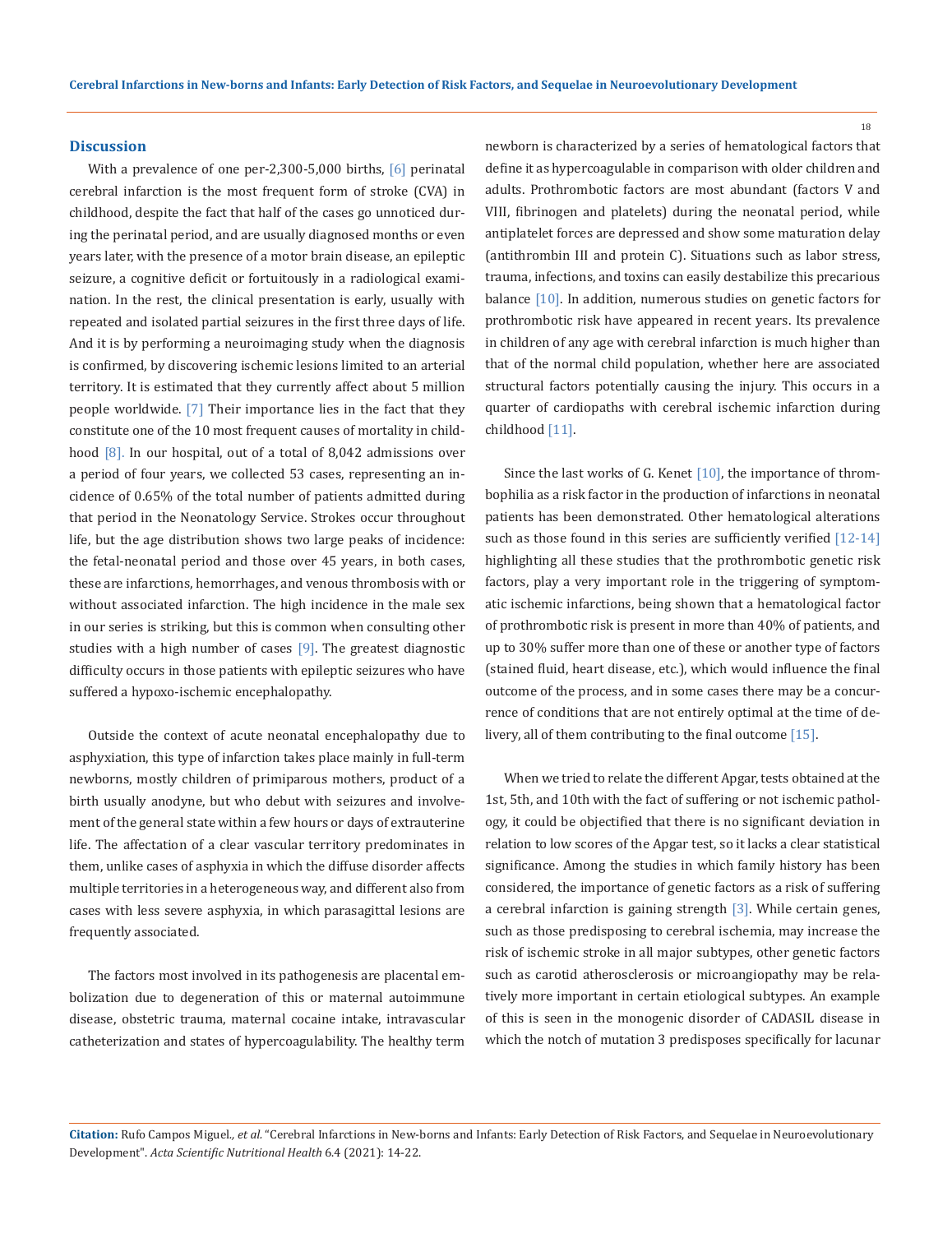infarction. In the present series, the most frequent cause among the antecedents turned out to be epileptic seizures and hematological history, followed by vascular malformations, and other types of causes on four occasions. In one case, more than one family history was detected and in another, up to three relatives with a history, possibly related to the ischemic process.

Among the perinatal factors identified, maternal primiparity, infertility, cocaine use, prothrombotic disorders, early rupture of the bursa, abnormal cardiotocography, instrumental deliveries and urgent cesarean sections are frequent causes of the disease. Not surprisingly, the presence of multiple risk factors increases the chances of developing a heart attack. Among preterm infants, they are fetal cardiac abnormalities, twin-to-twin transfusion and hypoglycemia [16,17]. The high number of caesarean sections of the casuistry is striking, but we think that it should be related with the presence of meconium in a significant number of cases, or the loss of fetal well-being, and only as an exceptional case that of a pregnant woman who suffered a cardiac arrest during the expulsive period.

As is known, one of the most important risk factors in the development of all types of infarctions is the existence of any type of cardiac involvement: congenital or acquired heart disease, cardiovascular surgery maneuvers, catheterization, or the existence of acquired heart disease  $[18]$  as in this series. And these data are of great importance, since the etiology of neonatal infarctions remains unknown in most cases [19]. It should be borne in mind that neurological complications occur in 25% of cases of non-operated heart disease and, at the same time, a high percentage of children with heart disease have malformations of the central nervous system. And it is known that about half of patients with heart disease will require surgical treatment during the first year of life, with neurological complications being the most frequent [20]. Nor was a clear statistically significant relationship between the presence of complex heart disease as the origin of cerebral infarction and the subsequent presence of epileptic seizures in these same patients found in the present sample.

The area of development that deteriorated the most was the motor area, followed by the cognitive area with 14 cases. On only one occasion was the area most affected by language.

A correct diagnosis of neonatal cerebral infarction is essential for the selection of a treatment and for the prediction of results. When an attempt has been made to look for possible errors in their diagnosis by retrospectively studying the medical histories of 45 patients with cerebral ischemic infarction, and comparing the initial clinical diagnosis with the final etiological diagnosis, up to 24 changes in the diagnosis were identified: 19 initial symptoms that were not attributed to the infarction, and 5 in the change of etiology, forcing to change the treatment in 17 patients  $[21]$ . We were able to detect that there are two neurological signs that predominate in these patients: motor deficits (monoparesis, hemiparesis and tetraparesis), which with 21 cases dominates the section of guide signs, followed very closely with the presence of epileptic seizures, with 20 cases. Psychomotor delay is already a long way away, with 8 cases. And hemiparesis predominates among the guide signs, with 19 cases and focal seizures within epileptic semiology with 16 cases. The most specific complementary test for the diagnosis is, by far, the MRI of the skull, something in which all the series consulted agree [22,23], and which we have also verified. In most cases we have not even considered the performance of an ultrasound, and although with less reliability than MRI, the performance of a cranial CT scan was useful to visualize the presence of the infarction. Despite its importance, especially in vascular pathology in adulthood, cerebral angiographic studies were performed on 5 patients: three angio-MRI and two conventional angios.

Skull MRI allowed us to identify subtle ischemic lesions of periventricular white matter, not detected by brain scan or ultrasound. Lesions caused by hypoxia-ischemia, can affect the basal ganglia, grooves of the white matter and the cortex, having shown that the performance of an MRI in the second week of life it can show a much more specific result than the rest of neuroimaging tests, since it is able to detect the ischemic areas of the brain of newborns who have focal or multifocal seizures, infarcted areas that are normally in the perfusion territory of the middle cerebral artery, and most often in the left hemisphere. Always considering the timing of the scan, as it can be negative in the first two or three days after a crisis [24].

With the MRI images, all the characteristics of the brain injury caused by the infarction were studied, both the size, the type of lesion, the location, and byassume the hemisphere in which it is

**Citation:** Rufo Campos Miguel*., et al.* "Cerebral Infarctions in New-borns and Infants: Early Detection of Risk Factors, and Sequelae in Neuroevolutionary Development". *Acta Scientific Nutritional Health* 6.4 (2021): 14-22.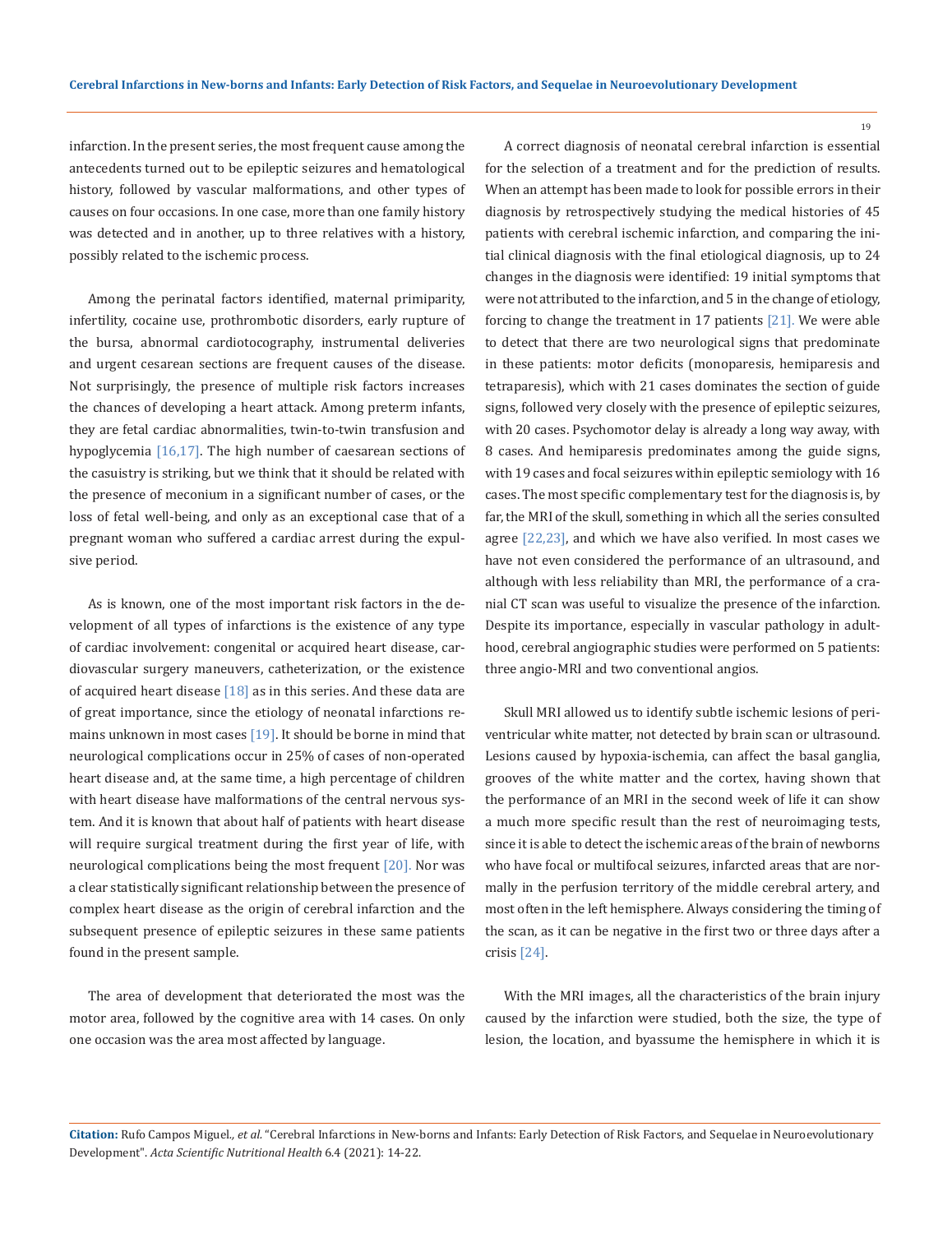located. Most of the lesions were classified as medium, followed by small-sized lesions, and those of large size in the fewest cases. The lesion was ischemic in a high percentage of cases, and hemorrhagic in a few. Most of the lesions had a multiple location or located in the parietal lobe, as usual. An essential help in correlating clinical semiology with infarction was to establish lateralization of the lesion: the location was similar in both hemispheres and was scarcely bilateral. As in other important studies involving large patient series [25], only two children relapsed in the production of infarction.

Paediatric heart attacks generally have serious long-term consequences. And, in fact, most survivors show a functional deficit that affects not only their daily lives, but the rest of the child's actions and the life of the family. Our series coincides, with most of the work done in this regard, with the fact that motor sequelae are the most frequent of all the pathology presented by these patients, many of them in the form of cerebral palsy, epilepsies, and cognitive impairment, while a few others have a normal result [26,27].

What is widely demonstrated is that a delay in diagnosis is associated with an increased risk of cerebral palsy, and that there are important relationships between the large size of the infarction, and lesions in the Broca area, internal capsule, Wernicke's área, or basal ganglia, as in the present series  $[28,29]$ . However, we have not found any relationship between the lateralization of brain lesions with the different types of delay, nor between the presence of different types of seizures with lateralization or with the size of the lesion. But of course, this relationship exists between the appearance of epileptic seizures, with the development of a psychomotor delay in the subsequent evolution.

The detailed results of epilepsy affecting children in the neonatal period who develop a cerebral infarction, with cognitive or motor impairment have not been well studied. And critical manifestations are very frequent when perinatal infarction takes time to diagnose, and especially when infantile spasms appear at any time. But not everything is negative, and fortunately despite the high incidence of epilepsy in children with hemiplegic cerebral palsy due to a cerebral infarction, the prognosis for epileptic seizures to subside is usually good, and many of these children have clinical, electroencephalography, and remission features typical of idiopathic partial epilepsies  $[30]$ . When in the present sample epileptic seizures have been related to the characteristics of brain injury and delay, we have been able to see how there is no statistically significant relationship between the presence of various types of seizures with lateralization or with the size of the lesion. However, the relationship in the appearance of epileptic seizures with the development of psychomotor delay in the subsequent evolution is significant.

In recent years, there has been a tendency to offer multicentric recommendations, both for the initial treatment and especially for the sequelae of those children affected by a perinatal infarction. The main innovations concern the occasional use of anticoagulation in a newborn with venous thrombosis and the re-education of hemiplegia [31].

# **Conclusions**

Although perinatal cerebral infarction is the most frequent form of stroke in childhood, its diagnosis must be supported by the completion of a neuroimaging study to confirm it. In this series we have found a high incidence in the male sex, being children with a history of epileptic seizures secondary to a neonatal hypoxic picture, which have shown a greater diagnostic difficulty.

No direct relationship has been found between the Apgar test and the production of an ischemic pathology, but with the presence of genetic factors such as the risk of suffering a cerebral infarction. However, we agree with other authors confirming that the greatest risk is the existence of any type of cardiac involvement, especially congenital or acquired heart disease, cardiovascular surgery, or acquired heart disease.

There are several neurological signs that predominate in these patients: motor deficits, psychomotor delay and focal crises. Being the most specific complementary test for diagnosis, MRI of the skull. Early diagnosis is associated with a lower risk of cerebral palsy. It has been shown in our series that there is no significant relationship between the various types of seizures with lateralization or with the size of the lesion, but with neuroevolutionary delay.

#### **Summary**

Despite the importance of neonatal infarctions, there are very few relative data in our country, both on their frequency, mortality, major risk factors, as well as their important sequelae. In addition, both its pathophysiology and the associated risk factors are not yet

**Citation:** Rufo Campos Miguel*., et al.* "Cerebral Infarctions in New-borns and Infants: Early Detection of Risk Factors, and Sequelae in Neuroevolutionary Development". *Acta Scientific Nutritional Health* 6.4 (2021): 14-22.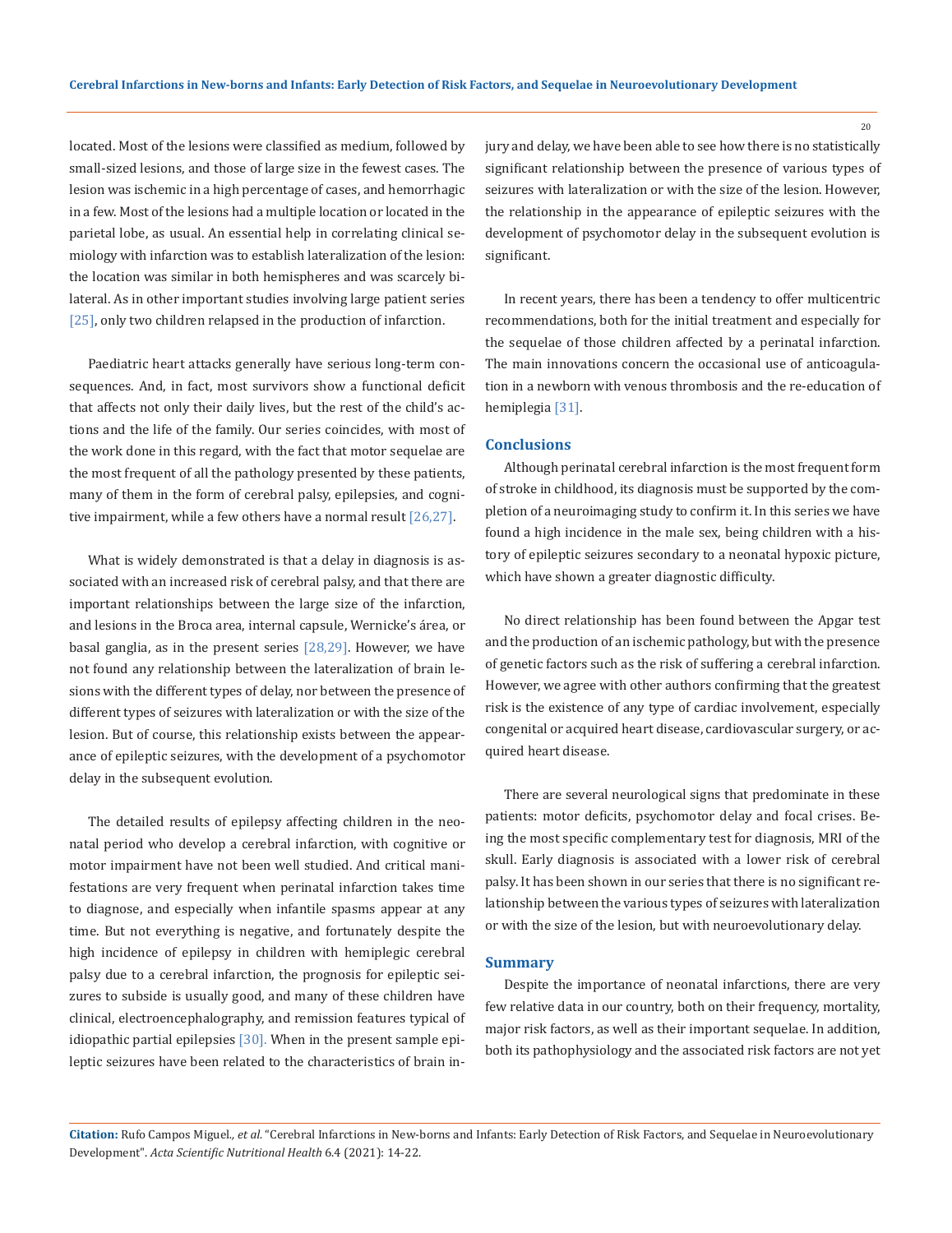clearly understood and defined. Therefore, we tried to establish the percentages of risk, mortality and sequelae of all neonatal strokes that occurred in a large third-level hospital, especially the risk factors that produce it, to try to predict their recurrence.

During a period of 4 years, 53 cases have been collected in which the existence of a recent ischemic-hemorrhagic infarction that occurred during the perinatal period has been demonstrated by neuroimaging a study, making a cut at 30 months of age. Half of the cases were diagnosed within the first month of birth.

The predominance was male, and the distribution of cerebral ischemic injury was predominantly of the medial cerebral artery and most often in the left cerebral hemisphere Risk factors were primiparity, fetal death, neonatal sepsis, asphyxia, twin pregnancy, placental abruption, emergency caesarean section, Apgar score ≤ 7 after 5 min, breech presentation and hyperbilirubinemia. The guiding sign to start the etiological search was the existence of a motor deficit and the presence of epileptic seizures. In much lower proportions psychomotor retardation.

#### **Bibliography**

- 1. Dorland's Illustrated Medical Dicyionary, 26<sup>th</sup> Edition. Philadelphia, WB Saunders 1985;101Jeffrey L Saver. Proposal for a universal definition of cerebral infarction". *Stroke* 39.11 (2008): 3110-3115.
- 2. Ferriero DM., *et al*[. American Heart Association Stroke Council](https://pubmed.ncbi.nlm.nih.gov/30686119/)  [and Council on Cardiovascular and Stroke Nursing. "Manage](https://pubmed.ncbi.nlm.nih.gov/30686119/)[ment of Stroke in Neonates and Children: A Scientific State](https://pubmed.ncbi.nlm.nih.gov/30686119/)[ment from the American Heart Association/American Stroke](https://pubmed.ncbi.nlm.nih.gov/30686119/)  Association". *Stroke* [50.3 \(2019\): e51-e96.](https://pubmed.ncbi.nlm.nih.gov/30686119/)
- 3. Radu RA., *et al*[. "Etiologic classification of ischemic stroke:](https://pubmed.ncbi.nlm.nih.gov/28609703/)  Where do we stand?" *[Clinical Neurology and Neurosurgery](https://pubmed.ncbi.nlm.nih.gov/28609703/)*  [\(2017\): 93-106.](https://pubmed.ncbi.nlm.nih.gov/28609703/)
- 4. Miya E. "Bernson-Leung and Michael J. "Rivkin Stroke in Neonates and Children Pediatrics in Review 37.11 (2016): 463- 477.
- 5. [Barnette AR and Inder TE. "Evaluation and management of](https://pubmed.ncbi.nlm.nih.gov/19161870/)  stroke in the neonate". *[Clinics in Perinatology](https://pubmed.ncbi.nlm.nih.gov/19161870/)* 36 (2009): 125- [136.](https://pubmed.ncbi.nlm.nih.gov/19161870/)
- 6. Mary Dunbar and Adam Kirton. "Perinatal Stroke". *Seminars in Pediatric Neurology* 32 (2019): 100767.
- 7. [Christerson S and Strömberg B. "Childhood stroke in Sweden](https://onlinelibrary.wiley.com/doi/10.1111/j.1651-2227.2010.01925.x)  [I: incidence, symptoms, risk factors and short-term outcome".](https://onlinelibrary.wiley.com/doi/10.1111/j.1651-2227.2010.01925.x)  *Acta Paediatric* [99.11 \(2010\): 1641-1649.](https://onlinelibrary.wiley.com/doi/10.1111/j.1651-2227.2010.01925.x)
- 8. Renaud C., *et al*[. "Group. Lipoprotein \(a\), birth weight and neo](https://pubmed.ncbi.nlm.nih.gov/20428016/)natal stroke". *Neonatology* [98.3 \(2010\): 225-228.](https://pubmed.ncbi.nlm.nih.gov/20428016/)
- 9. Kenet G., *et al*[. "Impact of thrombophilia on risk of arterial](https://pubmed.ncbi.nlm.nih.gov/20385928/)  [ischemic stroke or cerebral sinovenous thrombosis in neo](https://pubmed.ncbi.nlm.nih.gov/20385928/)[nates and children: a systematic review and meta-analysis of](https://pubmed.ncbi.nlm.nih.gov/20385928/)  observational studies". *Circulation* [121.16 \(2010\): 1838-1847.](https://pubmed.ncbi.nlm.nih.gov/20385928/)
- 10. Curry CJ., *et al*[. "Risk factors for perinatal arterial stroke: a](https://pubmed.ncbi.nlm.nih.gov/17675024/)  [study of 60 mother-child pairs".](https://pubmed.ncbi.nlm.nih.gov/17675024/) *Pediatric Neurology* 37.2 [\(2007\): 99-107.](https://pubmed.ncbi.nlm.nih.gov/17675024/)
- 11. Simchen MJ., *et al*[. "Factor V Leiden and antiphospholipid an](https://pubmed.ncbi.nlm.nih.gov/18927445/)[tibodies in either mothers or infants increase the risk for peri](https://pubmed.ncbi.nlm.nih.gov/18927445/)[natal arterial ischemic stroke".](https://pubmed.ncbi.nlm.nih.gov/18927445/) *Stroke* 40.1 (2009): 65-70.
- 12. Bernard TJ and Goldenberg NA. "Pediatric arterial ischemic stroke". *Hematology/Oncology Clinics of North America* 24.1 (2010): 167-180
- 13. Michoulas A., *et al*[. "The role of hypoxia-ischemia in term new](https://pubmed.ncbi.nlm.nih.gov/21397165/)[borns with arterial stroke".](https://pubmed.ncbi.nlm.nih.gov/21397165/) *Pediatric Neurology* 44.4 (2011): [254-258.](https://pubmed.ncbi.nlm.nih.gov/21397165/)
- 14. Mengyu Fan., *et al*[. "Family History, Tobacco Smoking, and Risk](https://pubmed.ncbi.nlm.nih.gov/31161762/)  of Ischemic Stroke". *Journal of Stroke* [21.2 \(2019\): 175-183.](https://pubmed.ncbi.nlm.nih.gov/31161762/)
- 15. Cnossen MH., *et al*[. "Paediatric arterial ischaemic stroke: func](https://pubmed.ncbi.nlm.nih.gov/20089051/)tional outcome and risk factors". *[Developmental Medicine and](https://pubmed.ncbi.nlm.nih.gov/20089051/)  Child Neurology* [52.4 \(2010\): 394-399.](https://pubmed.ncbi.nlm.nih.gov/20089051/)
- 16. [Cheong JL and Cowan FM. "Neonatal arterial ischaemic stroke:](https://pubmed.ncbi.nlm.nih.gov/19683971/)  obstetric issues". *[Seminars in Fetal and Neonatal Medicine](https://pubmed.ncbi.nlm.nih.gov/19683971/)* 14.5 [\(2009\): 267-271.](https://pubmed.ncbi.nlm.nih.gov/19683971/)
- 17. Khurana DS., *et al*[. "The role of anticoagulation in idiopathic](https://pubmed.ncbi.nlm.nih.gov/8734033/)  cerebral venous thrombosis". *[Journal of Child Neurology](https://pubmed.ncbi.nlm.nih.gov/8734033/)* 11.3 [\(1996\): 248-250.](https://pubmed.ncbi.nlm.nih.gov/8734033/)

**Citation:** Rufo Campos Miguel*., et al.* "Cerebral Infarctions in New-borns and Infants: Early Detection of Risk Factors, and Sequelae in Neuroevolutionary Development". *Acta Scientific Nutritional Health* 6.4 (2021): 14-22.